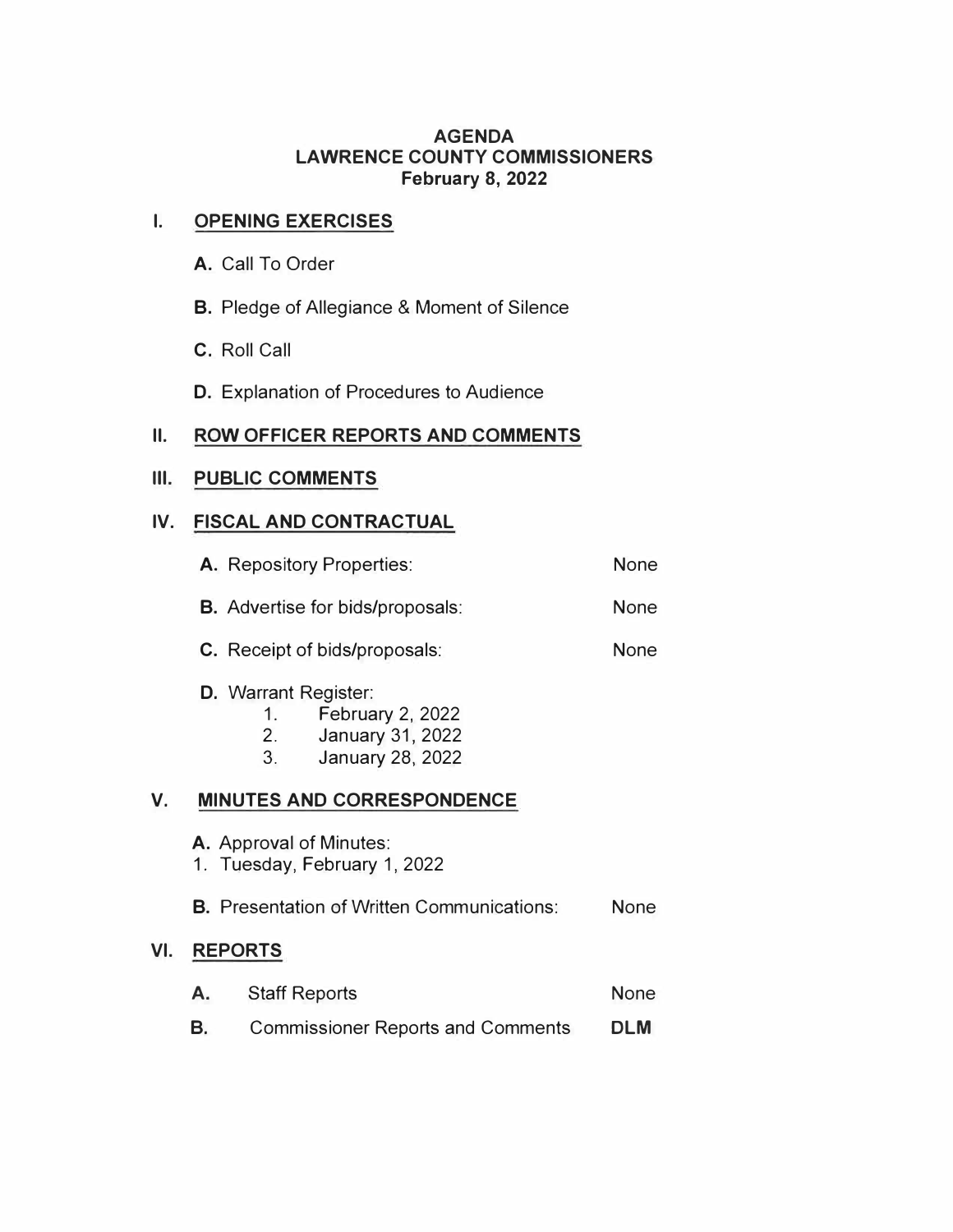#### **VII. NEW BUSINESS**

#### A. New Resolutions:

## 1 . *Commissioners*

Resolution for discussion and possible approval to execute the term sheet with Wish Development for DJ Russo's office location.

## 2. *Commissioners*

Resolution for discussion and possible approval to approve the change order with Allison Park Contractors Inc. for the Banks Covered Bridge Rehabilitation Project.

## 3. *Boards*

Resolution for discussion and possible approval to appoint Cindy Morabito to the Planning Commission to replace David Allen.

## **4.** *Planning*

Resolution for discussion and possible approval to prepare and submit a FFY 2020 Modification Request to DCED for Ellwood City.

#### 5. *Planning*

Resolution for discussion and possible approval to prepare and submit a FFY 2019 Modification Request to DCED for Ellwood City.

# 6. *MHDS*

Resolution for discussion and possible approval to enter into a contract with Alleghenies Unlimited Care Providers.

#### 7. *Budget Amendment (Commissioners-Food Program)* Resolution for discussion and possible approval to amend the FY 2022 Budget.

#### 8. *Transfers (Commissioners' Allocations)* Resolution for discussion and possible approval to amend the budget with Transfer T-2022-04.

- **B. C.**  Resolutions on the table: None None Resolutions to be taken off the table:
- **D.**  None New Resolutions: